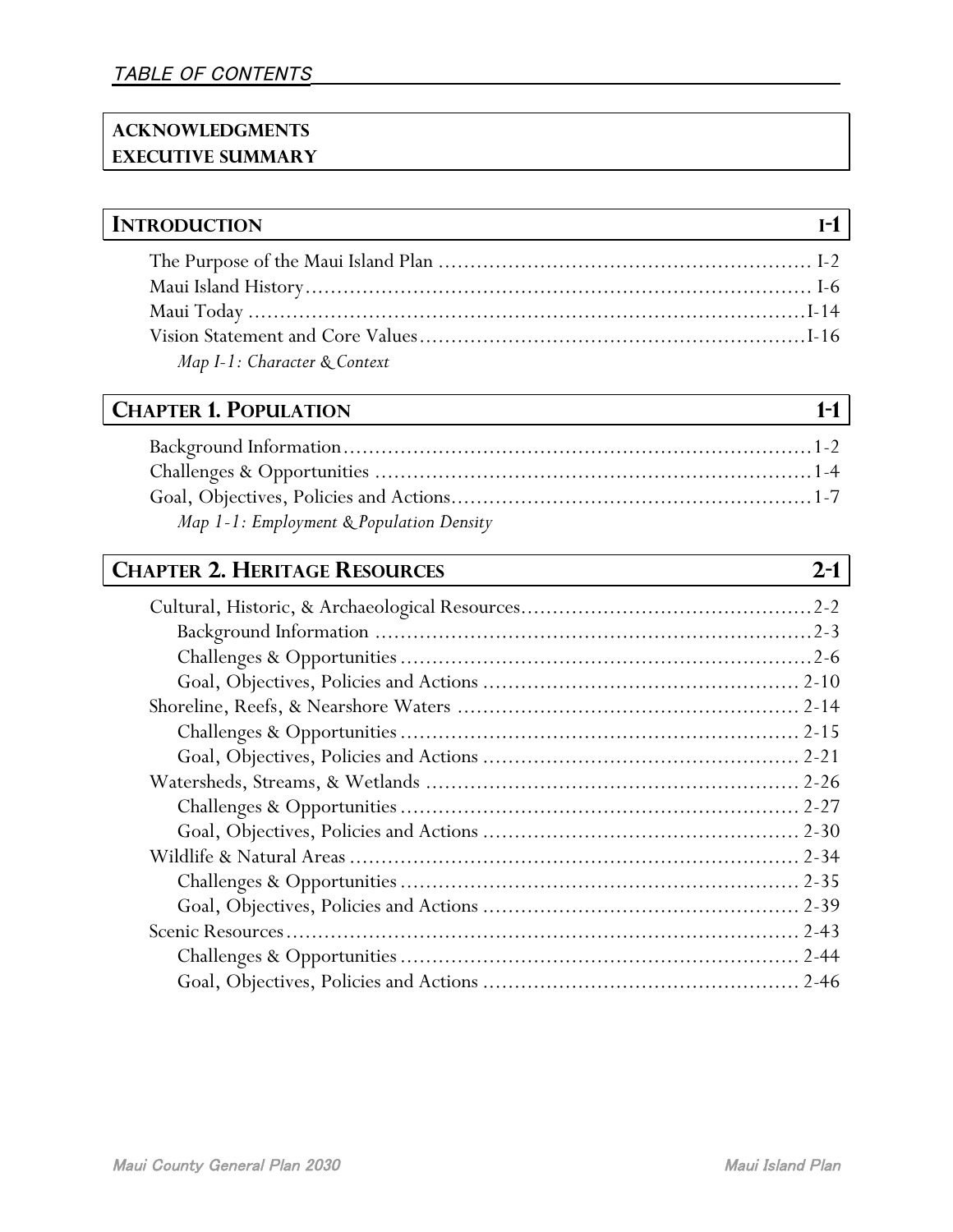| <b>CHAPTER 3. NATURAL HAZARDS</b>                        | $3-1$ |
|----------------------------------------------------------|-------|
|                                                          |       |
|                                                          |       |
|                                                          |       |
|                                                          |       |
| <b>CHAPTER 4. ECONOMIC DEVELOPMENT</b>                   | $4-1$ |
|                                                          |       |
|                                                          |       |
|                                                          |       |
|                                                          |       |
|                                                          |       |
|                                                          |       |
|                                                          |       |
|                                                          |       |
|                                                          |       |
|                                                          |       |
|                                                          |       |
|                                                          |       |
|                                                          |       |
|                                                          |       |
|                                                          |       |
|                                                          |       |
|                                                          |       |
|                                                          |       |
|                                                          |       |
|                                                          |       |
|                                                          |       |
|                                                          |       |
| <b>CHAPTER 5. HOUSING</b>                                | $5-1$ |
|                                                          |       |
|                                                          |       |
|                                                          |       |
| <b>CHAPTER 6. INFRASTRUCTURE &amp; PUBLIC FACILITIES</b> | $6-1$ |
|                                                          |       |
|                                                          |       |
|                                                          |       |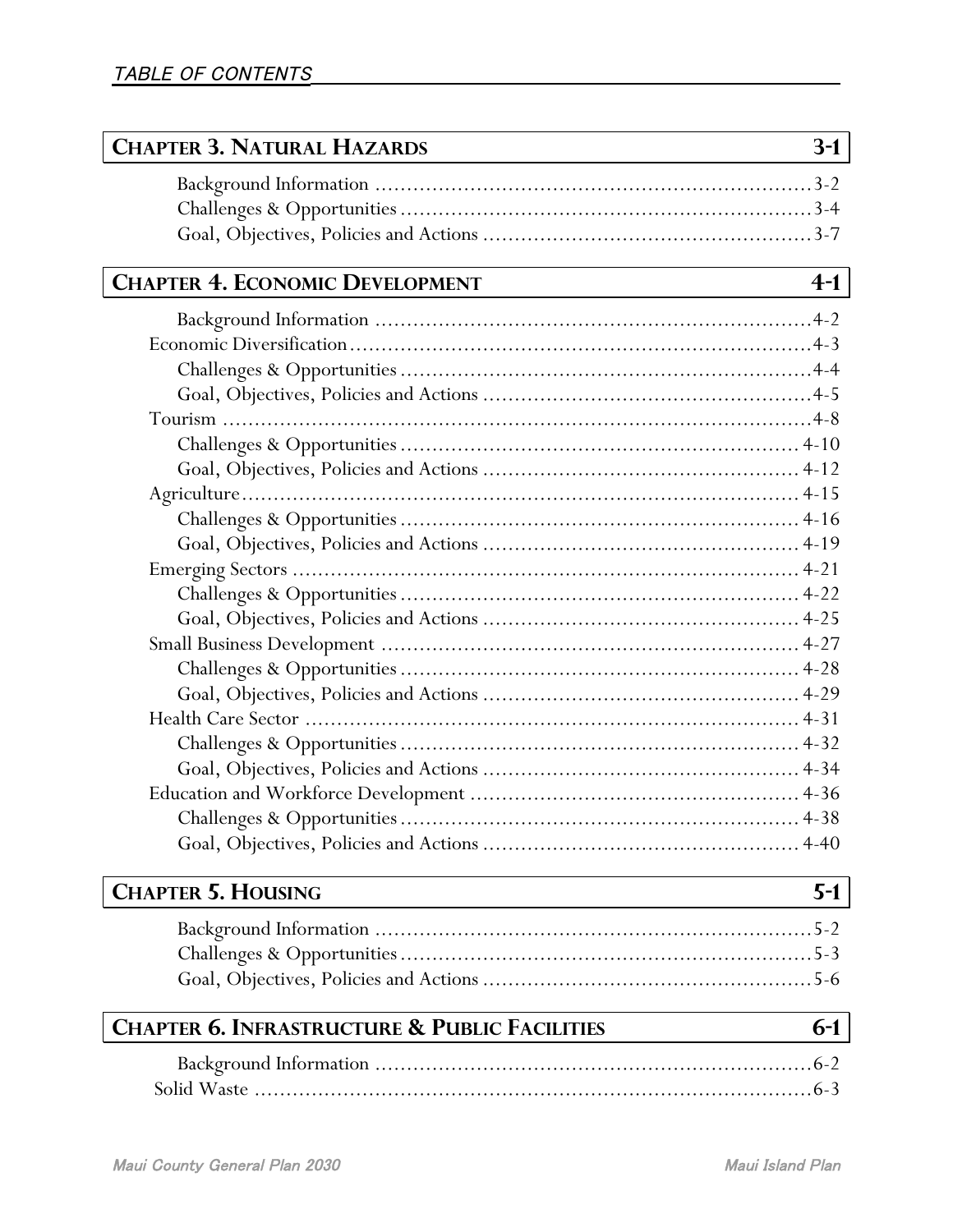| Map 6-1: Water & Sewerage Service Areas Map                |  |
|------------------------------------------------------------|--|
| Diagram 6-1: Regional Transportation Network               |  |
| Diagram 6-2: Public Facility / Infrastructure Improvements |  |

# **CHAPTER 7. LAND USE 7-1**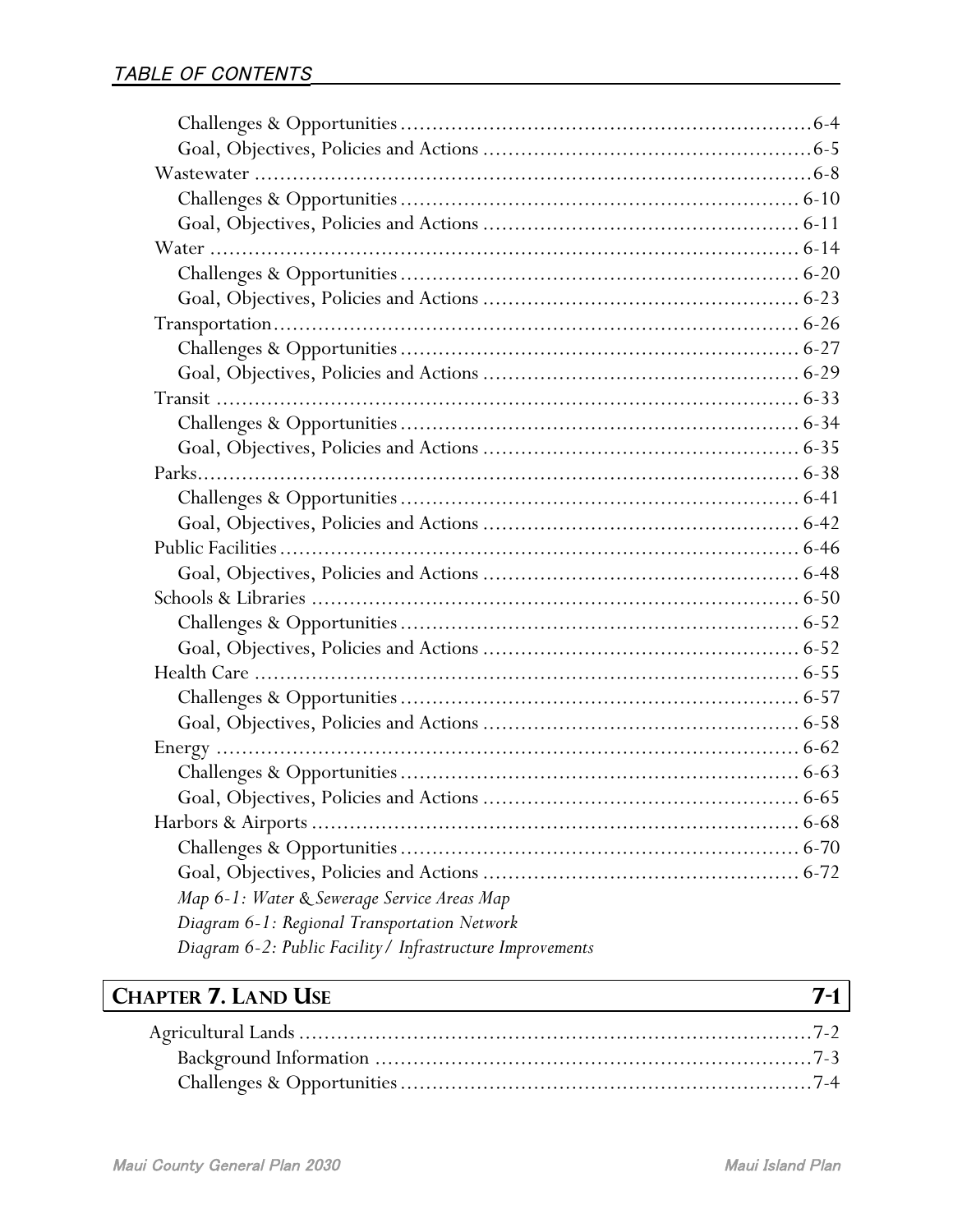# **CHAPTER 8. DIRECTED GROWTH PLAN 8-1**

| List of Maui Island Plan Directed Growth Maps |  |
|-----------------------------------------------|--|
| Map C1: Waihe'e                               |  |
| Map C2: Wailuku                               |  |
| Map C3: Waikapu/Kahului                       |  |
| Map C4: Ma`alaea                              |  |
| Map C5: Pulehu Road                           |  |
| Map S1: North Kihei                           |  |
| Map S2: South Kihei / Wailea                  |  |
| Map S3: Makena                                |  |
| Map U1: Makawao/Pukalani                      |  |
| Map U2: Oma`opio                              |  |
| Map U3: Kula                                  |  |
| Map U4: `Ulupalakua                           |  |
| Map N1: Spreckelsville/Pa`ia                  |  |
| Map N2: Ku`au/Ha`iku                          |  |
| Map W1: Kapalua                               |  |
| Map W2: Ka`anapali                            |  |
| Map W3: Lahaina Town                          |  |
| Map W4: Olowalu                               |  |
| Map E1: Hana                                  |  |
| Map E2: Pu`uiki                               |  |